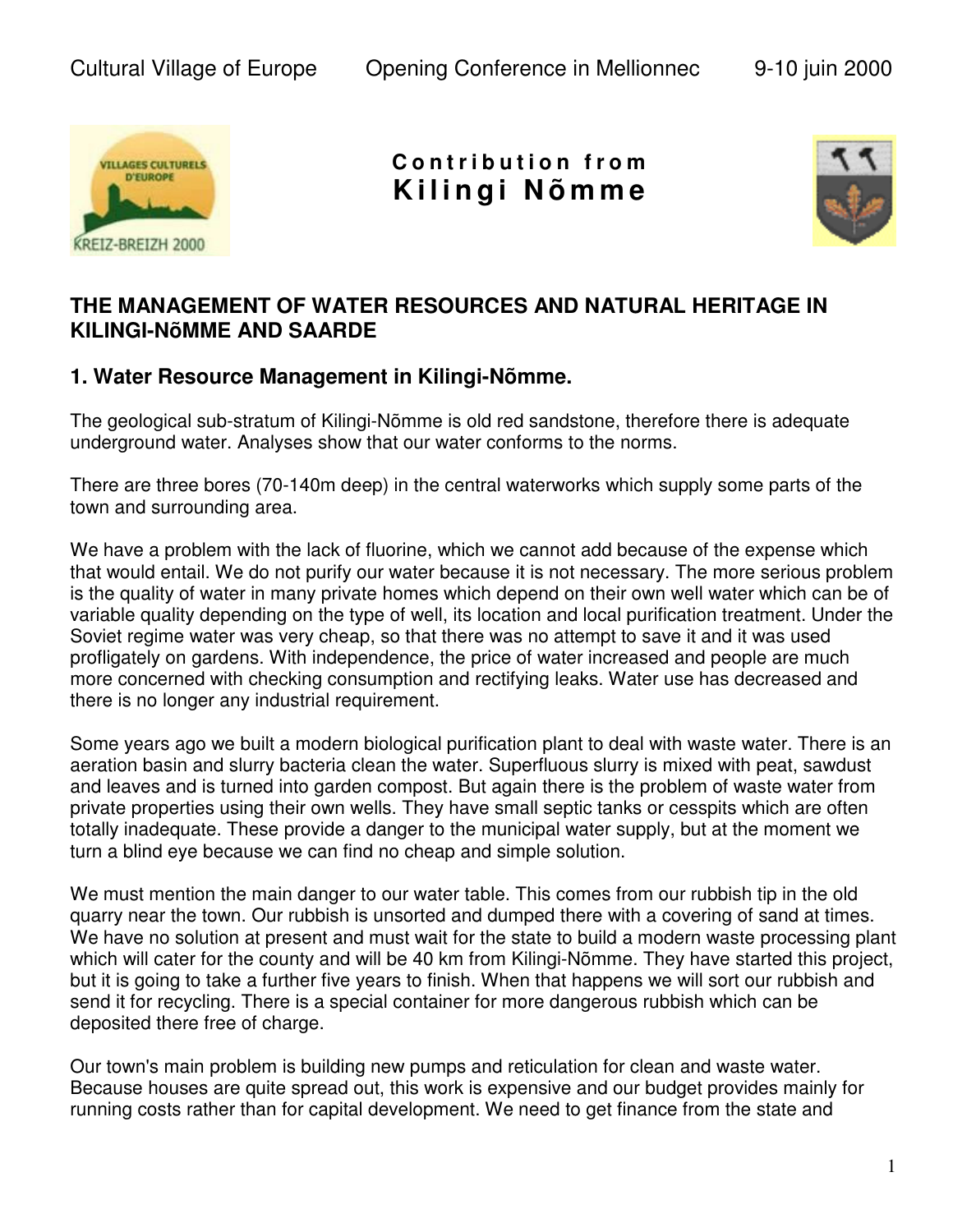abroad. We must start doing tests and plan for the future so that we can avoid making mistakes.

It is essential that we start thinking about small modern boreholes and septic tanks for some groups pf houses, which cannot be connected to the central system. We must educate people to understand, respect ànd protect our natural resources. At the moment public awareness is low, despite the fact that we have many good new laws at both state and local level. Guaranteeing their observance is difficult.

## **2. Management of the Natural Heritage of Kilingi-Nõmme and Saarde.**

As there is not much to say about the natural heritage of Kilingi-Nõmme, I will talk about the surrounding area of Saarde with which we are closely connected, and are soon ot become a single administrative unit. Our main natural heritage is forest. There are many pine plantations in Kilingi-Nõmme and around 70% of Saardde id forested (pines, birches and firs). Under the Soviet regime the forests were state-owned; now 50% belong to the state and the other half are privatly owned, having been returned to their pre-Soviet owners. The state-owned forests are really rather well looked after. The wood in the state forests is mature and more could be cut as onlY about 80% of the available timber is felled. Private forests are a problem because the grandchildren of the former owners do not care for them and often sell them at a cheap price to businessmen who take only the best trees and do not replant. Thus there is a problem in trying to save the traditional landscape as scrubland encroaches on abandoned farms and deforested areas. 'In the water meadows around the rivers there used to be scattered trees and the landscape was attractive and was used as pasture. Now these areas are covered with scrub.

The ancient coastline was at Kilingi-Nõmme and so there are very special sand dunes. Ten years ago we protected them and I very much hope that we can protect them in the future. This is a long story and I cannot go into it in this report.

Our peat-bogs and marshes are of great importance as water reservoirs--and as habitats for many bird and animal species. Peat is so slow-growing that $\sim$  it is foolish to use it for heating as is done here in Estonia. Fortunately the larger peat-bogs near Kilingi-Nomme are protected by law. During the Soviet regime many peat-bogs were damaged in an attempt to drain them. With overuse of chemicals our lakes and rivers started to deteriorate, but with a decrease in agriculture this has happily halted. Amongst the few natural resources are gravel and sand, but some of the deposits have already been depleted. To get a permit to mine them is fortunately not easy, as ancient burial sites were frequently located on the gravel and sand hills. Some years ago I was responsible for an excavation of some skeletons in an old gravel deposit.

There are many bird and animal species in our bogs and forests, some of them protected by law. Their breeding sites, such as those of eagles, must be safeguarded. If the forest is cut, the mating sites of the wood grouse are destroyed and the birds disappear permanently. Near Kilingi-Nõmme we have an interesting forest area which is protected and where there are some rare insects. Two kilometres from Rilingi-Nõmme are the Allikukivi caves which are amongst the biggest in Estonia. They have been restored and are protected for the future.

Because our population is not dense the natural heritage is relatively safe, but the people must be better educated to safeguard it and this is not easy when children throw their coca-cola bottles into the forest having seen their parents dumping rubbish there.